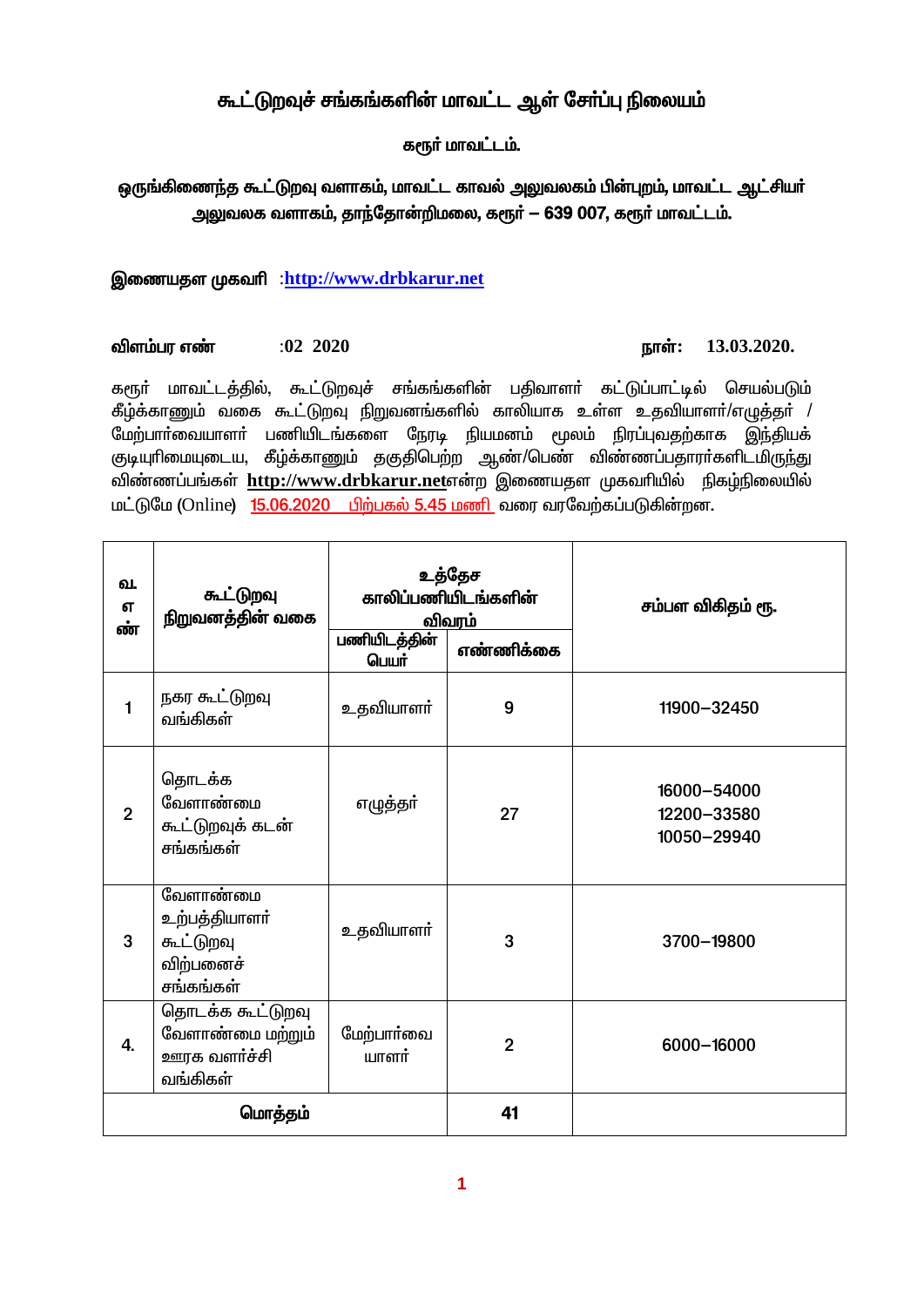## உத்தேசமான 41 காலிப்பணியிடங்களுக்கான வகுப்புவாரி ஒதுக்கீடு:

| பொதுப் பிரிவு                             |  | 13 |
|-------------------------------------------|--|----|
| பிற்படுத்தப்பட்டோர்                       |  | 10 |
| பிற்படுத்தப்பட்டோர் (முஸ்லீம்)            |  | 2  |
| மிகவும் பிற்படுத்தப்பட்டோர்/ சீர் மரபினர் |  | 8  |
| ஆதிதிராவிடா்                              |  | 6  |
| ஆதிதிராவிடா் (அருந்ததியா்)                |  | 2  |
| பழங்குடியினா்                             |  | O  |
| மொத்தம்                                   |  | 41 |

### <u>குறிப்ப—</u>

## அ) காலிப்பணியிடங்களின் எண்ணிக்கை மாறுதலுக்கு உட்பட்டது.

அ.) இத்தெரிவுக்கு நடைமுறையில் உள்ள தமிம்நாடு அரசுப் பணியாளர் தேர்வுக்குப் பின்பற்றப்படும் இட ஒதுக்கீடு மற்றும் இன சுழற்சி முறை ஒட்டு மொத்த நியமனத்திற்கும் பின்பற்றப்படும்.

இ) மேற்குறிப்பிட்ட காலிப்பணியிடங்களில் பெண்கள், ஆதரவற்ற விதவைகள், முன்னாள் இராணுவத்தினர், தமிழ்வழியில் பயின்றோர், மாற்றுத்திறனாளிகள் ஆகியோர்களுக்கான இட ஒதுக்கீடு, விதிகள், நடைமுறையில் உள்ள அரசு ஆணையின்படி பின்பற்றப்படும்.

ஈ) மேற்படி சம்பள விகிதம் மற்றும் இதரப் படிகள் மேற்குறிப்பிட்ட கூட்டுறவு நிறுவன பணியாளா் பணிநிலை குறித்த சிறப்புத் துணை விதிகளுக்குட்பட்டு அமையும்.

உ) தோ்வு செய்யப்படும் விண்ணப்பதாரா்கள் அவா்களுக்கு ஒதுக்கப்படும் சம்பந்தப்பட்ட கூட்டுறவு நிறுவனத்தின் துணை விதிகளுக்குட்பட்டு பணியாற்ற வேண்டும்.

ஊ) தோ்வில் கலந்து கொள்ளும்போது கடைபிடிக்கப்பட வேண்டிய விதிமுறைகள் குறித்த விவரங்கள் தேர்வு நுழைவுச் சீட்டில் தெரிவிக்கப்படும்.

## 1. முக்கிய நாட்களும் நேரமும்:

| பூர்த்தி செய்யப்பட்ட விண்ணப்பங்கள்<br>பதிவேற்றம் செய்யப்பட வேண்டிய கடைசி நாள் | 15/06/2020                  |
|-------------------------------------------------------------------------------|-----------------------------|
| எழுத்துத் தோ்வு நடைபெறும் நாள் மற்றும்<br>நேரம்                               | பின்னர்<br>அறிவிக்கப்படும். |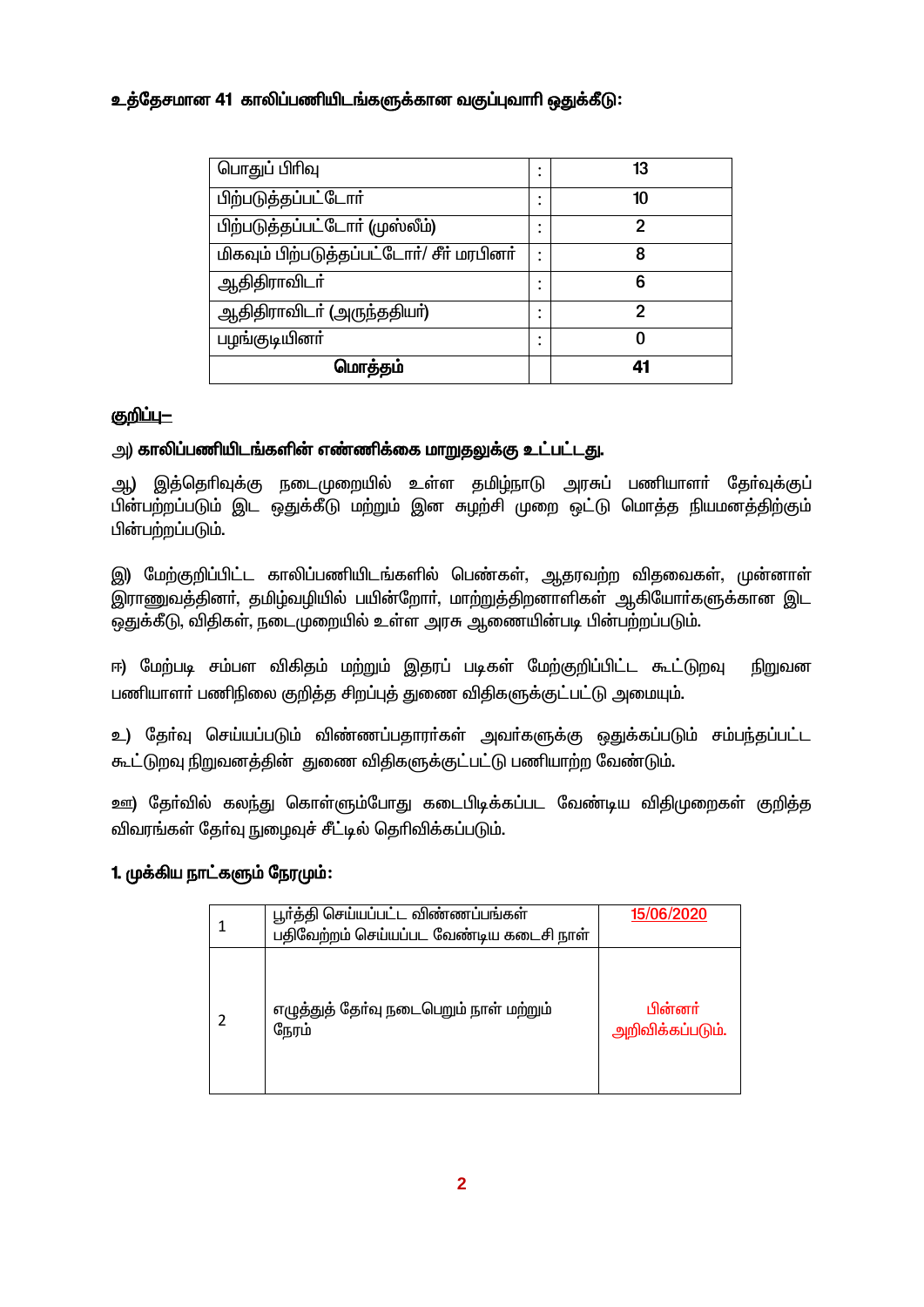## 2. தகுதிகள்:

### அ. வயது வரம்பு

i) விண்ணப்பதாரா் 01.01.2019 அன்று 18 வயது பூா்த்தி அடைந்தவராக இருக்க வேண்டும் (அதாவது 01.01.2001 அன்றோ அதற்கு முன்னரோ பிறந்தவராக இருக்க வேண்டும்).

ii) விண்ணப்பதாரா் 01.01.2019 அன்று கீழ்க்கண்ட வயதினைப் பூா்த்தி செய்தவராக இருக்கக் கூடாது.

|             | ஆதிதிராவிடா், அருந்ததியா், பழங்குடியினா்,<br>மிகவும் பிற்படுத்தப்பட்ட வகுப்பினர்/ சீர்மரபினர்,<br>பிற்படுத்தப்பட்ட வகுப்பினர், பிற்படுத்தப்பட்ட<br>வகுப்பினா் (முஸ்லீம்) மற்றும் இவ்வகுப்புகளைச்<br>சாா்ந்த முன்னாள் இராணுவத்தினா் மற்றும்<br><u>மாற்றுத்</u> திறனாளிகள். | வயது வரம்பு இல்லை. |
|-------------|---------------------------------------------------------------------------------------------------------------------------------------------------------------------------------------------------------------------------------------------------------------------------|--------------------|
| $\mathbf 2$ | இதர வகுப்பினா் (OC)                                                                                                                                                                                                                                                       | <b>30 வயது</b>     |
| 3           | அனைத்து இனத்தைச் சாா்ந்த<br>ஆதரவற்ற<br>விதவைகள்                                                                                                                                                                                                                           | வயது வரம்பு இல்லை. |
| 4           | இதர வகுப்பினைச் (OC) சார்ந்த முன்னாள்<br>இராணுவத்தினா்                                                                                                                                                                                                                    | 48 வயது            |
| 5           | சார்ந்த<br>மாற்றுத்<br>இதர வகுப்பினைச்<br>(OC)<br>திறனாளிகள்                                                                                                                                                                                                              | 40 வயது            |

## ஆ) கல்வித் தகுதி: ஏதேனும் ஒரு பட்டப்படிப்பு (Any Degree) (10+2+3 pattern) மற்றும் கூட்டுறவுப் பயிற்சி.

• பல்கலைக் கமுகங்களால் வழங்கப்படும் பட்டப் படிப்பிற்குப் பதிலாக, பதினைந்து ஆண்டுகள் இராணுவத்தில் பணி புரிந்தவா்களுக்கு இராணுவத்தால் வழங்கப்படும் பட்டப் படிப்புச் சான்றிகும் (Military Graduation) பெற்றுள்ள முன்னாள் இராணுவத்தினர்களும் விண்ணப்பிக்கலாம். அனால் அவர்கள் பள்ளி இறுதித் தேர்விலும் (SSLC) மேல் நிலைக் கல்வியிலும் (HSC) முறையாக பள்ளியில் பயின்று கேர்ச்சி பெற்றிருக்க வேண்டும்.

## <u>கீழ்க்காண்பவை கூட்டுறவுப் பயிற்சியாகக் கருதப்படும்.</u>

- 1. தமிழ்நாடு கூட்டுறவு ஒன்றியத்தால் நடத்தப்படும் கூட்டுறவு மேலாண்மை நிலையங்களில் வழங்கப்படும் கூட்டுறவுப் பயிற்சி (Diploma in Cooperative Management)
- 2. புதுடெல்லி, தேசிய கூட்டுறவுப் பயிற்சிக் குழுவின் கட்டுப்பாட்டில் உள்ள சென்னை நடேசன் கூட்டுறவு மேலாண்மை நிலையம் மற்றும் மதுரை கூட்டுறவு மேலாண்மை நிலையம் மூலம் நடத்தப்படும் உயர் கூட்டுறவுப் பயிற்சி (Higher Diploma in Cooperative Management)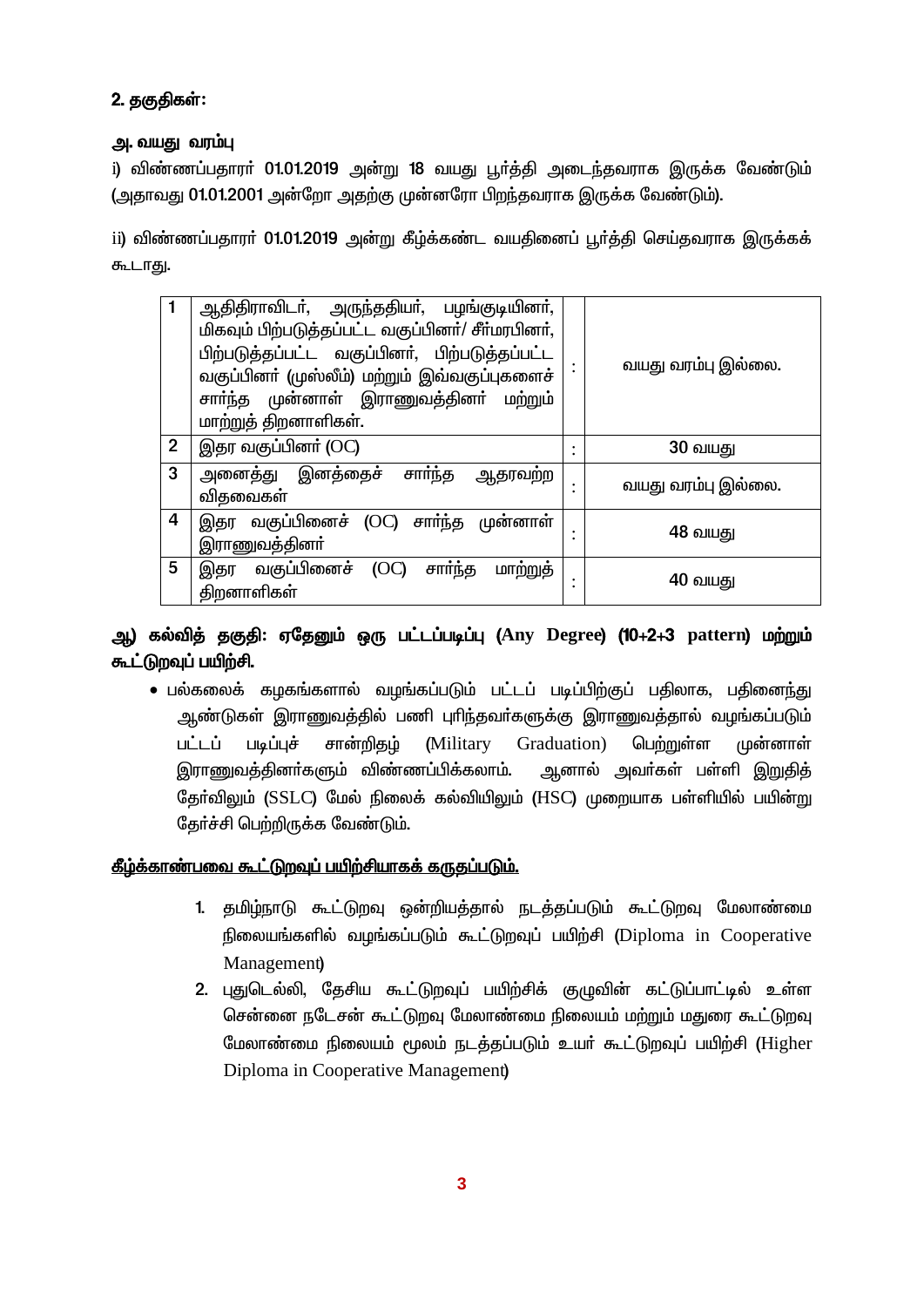#### <u>பெறுவகிலிருந்</u>கு பட்டப்படிப்பு படித்தவர்கள் <u> கூட்டுறவுப்</u> பயிற்சி பின்வரும் விலக்களிக்கப்படுகிறார்கள்.

- வைகுந்த் மேத்தா தேசிய கூட்டுறவு நிறுவனம், புனே வழங்கும் முதுநிலை வாணிப மேலாண்மை (கூட்டுறவு) பட்டம்.
- பி.காம் ( ஆனர்ஸ்) கூட்டுறவு
- எம்.காம் ( கூட்டுறவு)  $\bullet$
- எம்.ஏ (கூட்டுறவு)  $\bullet$
- பல்கலைக்கமுக மானியக் குமுவால் அங்கீகரிக்கப்பட்ட ஏதேனும் ஒரு பல்கலைக்  $\bullet$ கழகத்தால் வழங்கப்படும், கூட்டுறவில் முதுநிலை பட்டப்படிப்பு.
- பி.ஏ (கூட்டுறவு)
- பி.காம் (கூட்டுறவு)

பி.ஏ (கூட்டுறவு), பி.காம் (கூட்டுறவு) படித்து கூட்டுறவுப் பயிற்சியிலிருந்து விலக்குக் கோருபவர்கள், கணக்கியல் (Book Keeping), வங்கியியல் (Banking), கூட்டுறவு (Cooperation), ஆகிய பாடங்களைப் படித்துத் தேர்ச்சி பெற்றிருக்க வேண்டும். கணிக்கை (Auditing) இல்லையெனில் இவர்கள் கூட்டுறவுப் பயிற்சியினை முடித்திருக்க வேண்டும்.

> 2019-20 ஆம் ஆண்டில் தமிழ்நாடு கூட்டுறவு ஒன்றியத்தால் நடத்தப்படும் கூட்டுறவு மேலாண்மை நிலையங்களில் கூட்டுறவுப் பயிற்சி பயின்று வரும் மாணவர்களும் விண்ணப்பிக்கலாம். இத்தேர்வுக்கு விண்ணப்பிக்கும் இவர்கள் கூட்டுறவுப் பயிற்சியினைப் பெற்று வருவதற்கான சான்றிதழினை (Bonafide  $\text{Certificate}$ ) சம்மந்தப்பட்ட கல்வி நிறுவனத்திடமிருந்து பெற்றுச் சமர்ப்பிக்க வேண்டும்.

கூட்டுறவுப் பயிற்சியினை வெற்றிகரமாகப் முடித்ததற்கான படித்து சான்றிதழைச் சமா்ப்பித்த பின்னரே இவா்களுக்குப் பணி நியமன ஆணை வழங்கப்படும்.

2019-20 ஆம் ஆண்டில், புது டெல்லி, தேசிய கூட்டுறவுப் பயிற்சிக் குமுவால் சென்னை நடேசன் கூட்டுறவு மேலாண்மை நிலையம் மற்றும் மதுரை கூட்டுறவு மேலாண்மை நிலையம், மூலம் நடத்தப்படும் கூட்டுறவுப் பயிற்சி பயின்று வரும் மாணவா்களும் விண்ணப்பிக்கலாம். இத்தோ்வுக்கு விண்ணப்பிக்கும் இவா்கள் கூட்டுறவுப் பயிற்சியினைப் பெற்று வருவதற்கான சான்றிதழினை (Bonafide Certificate) சம்மந்தப்பட்ட கல்வி நிறுவனத்திடமிருந்து பெற்றுச் சமர்ப்பிக்க வேண்டும்.

வெற்றிகரமாகப் பயிற்சியினை கூட்டுறவுப் படித்து முடித்ததற்கான சான்றிதழைச் சமா்ப்பித்த பின்னரே இவா்களுக்குப் பணி நியமன ஆணை வழங்கப்படும்.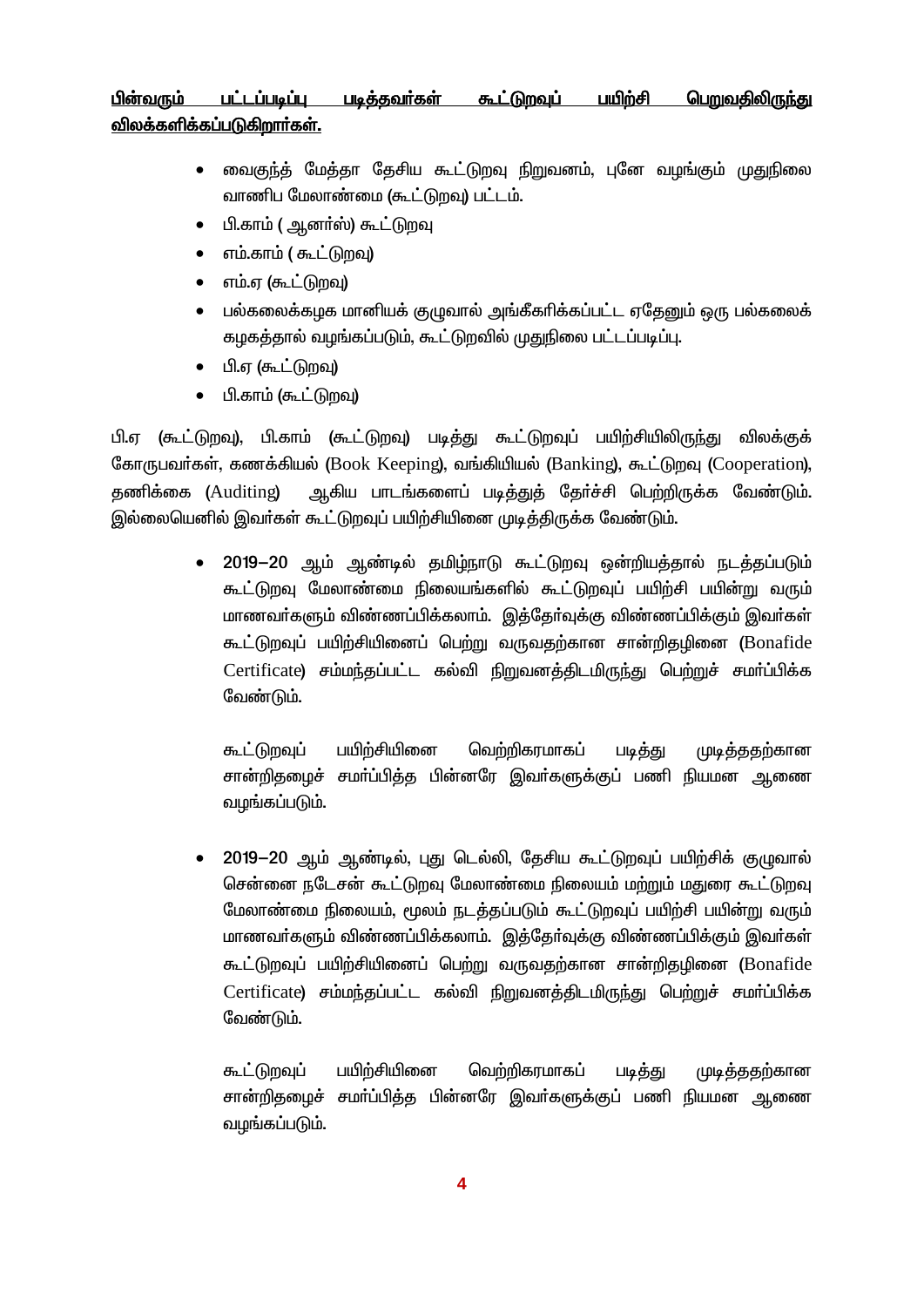- விண்ணப்பதாரா்கள் பள்ளி இறுதி வகுப்பு அல்லது மேல்நிலைப் படிப்பு அல்லது பட்டப் படிப்பின் போது தமிம் மொழியை ஒரு பாடமாக படித்துத் தேர்ச்சி பெற்றிருக்க வேண்டும்.
- கணினி பயன்பாட்டில் அடிப்படை அறிவு பெற்றிருத்தல் வேண்டும் ( Knowledge in Computer Application

## இ) பொது

- விண்ணப்பதாரா்கள் பிற மாநிலத்தவா்களாக இருக்கும் பட்சத்தில் அவா்கள் எந்தப் பிரிவைச் சார்ந்தவர்களாக இருப்பினும் இதர வகுப்பினராகவே (OC) கருதப்படுவர்.
- ்ஆதரவற்ற விதவை' என்பது அனைத்து வழியிலிருந்தும் பெறும் மொத்த மாத வருமானம் ரூ.4,000/-க்கும் (ரூபாய் நான்காயிரம் மட்டும்) குறைவாகப் பெறுகின்ற ஒரு விகவையைக் குறிப்பதாகும். இவ்வருமானம், குடும்ப ஒய்வூதியம் அல்லது தொழிற்கல்வி பெற்றவா்களின் சுய தொழில் மூலம் ஈட்டும் வருமானம் உள்ளிட்ட மற்ற வருமானங்கள் ஆகியவற்றையும் உள்ளடக்கியதாகும். இத்தகைய விண்ணப்பதாரா்கள் உரிய **வருவாய் கோட்ட அலுவலா் அல்லது உதவி / சாா்** <mark>ஆட்சியரிடமிருந்து</mark> நிர்ணயிக்கப்பட்ட படிவத்தில் சான்றிதமைப் பெற்று சமர்ப்பிக்க விவாகரத்து பெற்றவர், கணவனால் கைவிடப்பட்டவர் ஆதரவற்ற வேண்டும். விதவையாகக் கருதப்பட மாட்டார். மறுமணம் புரிந்தவர் ஆதரவற்ற விதவையாகக் கருகப்பட மாட்டார்.

## 3. விண்ணப்பக் கட்டணம்

## அ) விண்ணப்பப் பதிவு மற்றும் எழுத்துத் தேர்வுக்கான கட்டணம் ரூ.250/— ஆகும்.

ஆதிதிராவிடர், பழங்குடியினர், அனைத்துப் பிரிவையும் சார்ந்த மாற்றுத் திறனாளிகள், அனைத்துப் பிரிவையும் சாா்ந்த ஆதரவற்ற விதவைகள் ஆகியோருக்கு இக்கட்டணம் செலுத்துவதிலிருந்து விலக்களிக்கப்படுகிறது.

விண்ணப்பக் கட்டணம் செலுத்துவதிலிருந்து விலக்களிக்கப்பட்டுள்ள மாற்றுத் திறனாளிகள் சமூக நலத்துறை அலுவலரிடமிருந்து சான்றிதமும், மருத்துவச் சான்றிதமும் பெற்றிருக்க வேண்டும். ஆதரவற்ற விதவைகள் மேலே 'இ'—இல் தெரிவிக்கப்பட்டுள்ளவாறு உரிய அலுவலரிடமிருந்து சான்று பெற்றிருக்க வேண்டும்.

## 1. மத்திய கூட்டுறவு வங்கி செலுத்துச் சீட்டு ( $\rm{Pay-in-slip}$ ) முறை (Offline method)

### <u>விண்ணப்ப கட்டணம் நேரடியாக செலுத்தும் வழிமுறை</u>

மேற்படி கட்டணம் "District Recruitment Bureau, Karur" என்ற பெயரில் <u>திருச்சிராப்பள்ளி மாவட்ட மத்தியக் கூட்டுறவு வங்கியின் தலைமையகம் மற்றும் அதன்</u> <mark>கிளைகளில் மட்டும்</mark> நேரடியாகச் செலுத்தப்பட்டு, அவ்வாறு செலுத்தப்பட்ட விண்ணப்பக் கட்டண இரசீகில் (Candidate's copy of the challan) உள்ள Journel ID என்ற எண்ணை விண்ணப்பதாரர், தமது விண்ணப்பத்தில் அதற்கென்று ஒதுக்கப்பட்டுள்ள இடத்தில் குறிப்பிட்டு விண்ணப்பக் கட்டணம் செலுத்திய இரசீதை (Candidate's copy of the pay-in-slip) Scan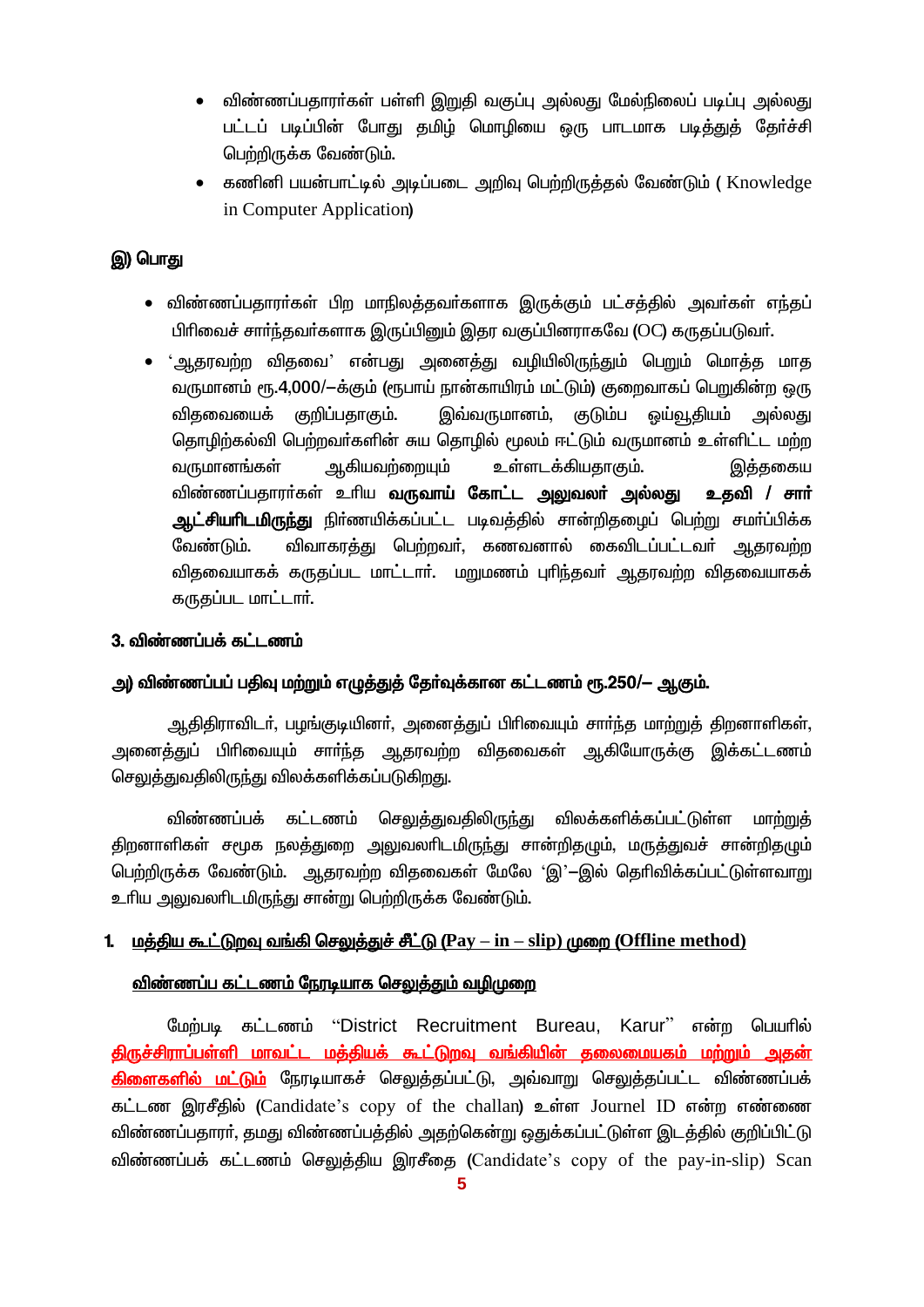செய்து பதிவேற்றம் (upload) செய்ய வேண்டும். (கட்டணம் செலுத்த வேண்டிய நடப்பு கணக்கு எண் 714881272, IFSC Code: TNSC0011400 ; மாகிரி செலுக்குச் சீட்டு (model pay in slip) www.drbkarur.net இணையதளத்தில் முகப்பு (Home page ) பக்கத்தில் fees payment என்ற இடத்தில் பதிவேற்றம் செய்யப்பட்டுள்ளது விண்ணப்பதாரர்கள் இதை பயன்படுத்திக் கொள்ளலாம்)

### 2. இணையவழி முறை (Online method)

விண்ணப்பக் கட்டணத்தை Online மூலம் State Bank of India இணையதளத்தில் உள்ள 'SBI Collect' என்ற சேவையைப் பயன்படுத்தி செலுத்தலாம். 'SBI Collect' என்ற சேவையைப் பயன்படுத்தி விண்ணப்பக் கட்டணம் செலுத்துவதற்கான வசதி (Link to the 'SBI Collect' service in the State Bank of India online payment portal) கரூர் மாவட்ட ஆள்சேர்ப்பு கொடுக்கப்பட்டுள்ளது. Online மூலம் மேற்குறிப்பிட்ட நிலைய இணையதளத்தில் விண்ணப்பக் கட்டணக்கைச் செலுக்கி முடிக்க பின்னர் கிரையில் கோன்றும் இரசீகினை (PDF File) பதிவிறக்கம் செய்து வைத்து கொள்வதுடன் அங்கே திரையில் தோன்றும் DU......... என்று தொடங்கும் எண்ணை (SBI Collect Reference Number) குறித்து வைத்துக் கொண்டு அந்த எண்ணை விண்ணப்பத்தில் அதற்கென்று ஒதுக்கப்பட்டுள்ள இடத்தில் குறிப்பிட வேண்டும்.

### <u>ஏற்கனவே விண்ணப்பித்தவர்கள் கவனத்திற்கு :—</u>

<u>ஏற்கனவே 06.8.2019 முதல் 10.9.2019 வரையிலான தேதிகளில் விண்ணப்பக் கட்டணம்</u> செலுத்தி விண்ணப்பித்தவர்கள் மீண்டும் விண்ணப்பக் கட்டணம் செலுத்தத் தேவையில்லை. அவர்கள் விண்ணப்பக் கட்டண ரசீது எண்ணை (SBI Collect DU ---------- Number (or) Journal Id of Central Cooperative Bank) மீண்டும் தெயுமறை பயன்படுக்கி விண்ணப்பிக்குக் <u>கொள்ளலாம்.</u>

எற்கனவே 06.8.2019 முதல் 10.9.2019 வரையிலான தேதிகளில் விண்ணப்பித்தவர்கள் தற்போது மீண்டும் விண்ணப்பித்தால் மட்டுமே அவர்களது விண்ணப்பம் பரிசீலனைக்கு எடுத்துக் கொள்ளப்படும். அவர்களது பழைய விண்ணப்பம் எக்காரணத்தைக் கொண்டும் பரிசீலனைக்கு எடுக்குக் கொள்ளப்பட மாட்டாகுட அவர்கள் மீண்டும் விண்ணப்பிக்காவிட்டால் ஏற்கனவே செலுத்திய பணம் திருப்பி அளிக்கப்பட மாட்டாது.

மேற்கண்ட நடைமுறைகளைப் பின்பற்றி Online மூலம் பணம் செலுக்தும் அ.) விண்ணப்பதாரர்கள் DU ....... எண்ணை பிறரிடம் பகிரக் கூடாது. அதேபோல் மத்திய கூட்டுறவு வங்கியின் Journal Id-ஐ பிறரிடம் பகிரக் கூடாது. ஒரே DU ........ எண்/ Journal Id எண் ஒன்றுக்கு மேற்பட்ட விண்ணப்பங்களிலிருந்தால் அந்த விண்ணப்பங்கள் அனைத்தும் நிராகரிக்கப்படும். பூர்த்தி செய்யப்பட்ட விண்ணப்பங்களை http://www.drbkarur.net என்ற இணையதளம் மூலம் 15.6.2020 ஆன்று மாலை 5.45 மணி வரை பதிவேற்றம் செய்யலாம்.

இ) கட்டணம் செலுத்தும் முறையை எந்த நேரத்திலும் மாற்றியமைக்கும் உரிமை கரூர் மாவட்ட ஆள்சோ்ப்பு நிலையத்திற்கு உண்டு.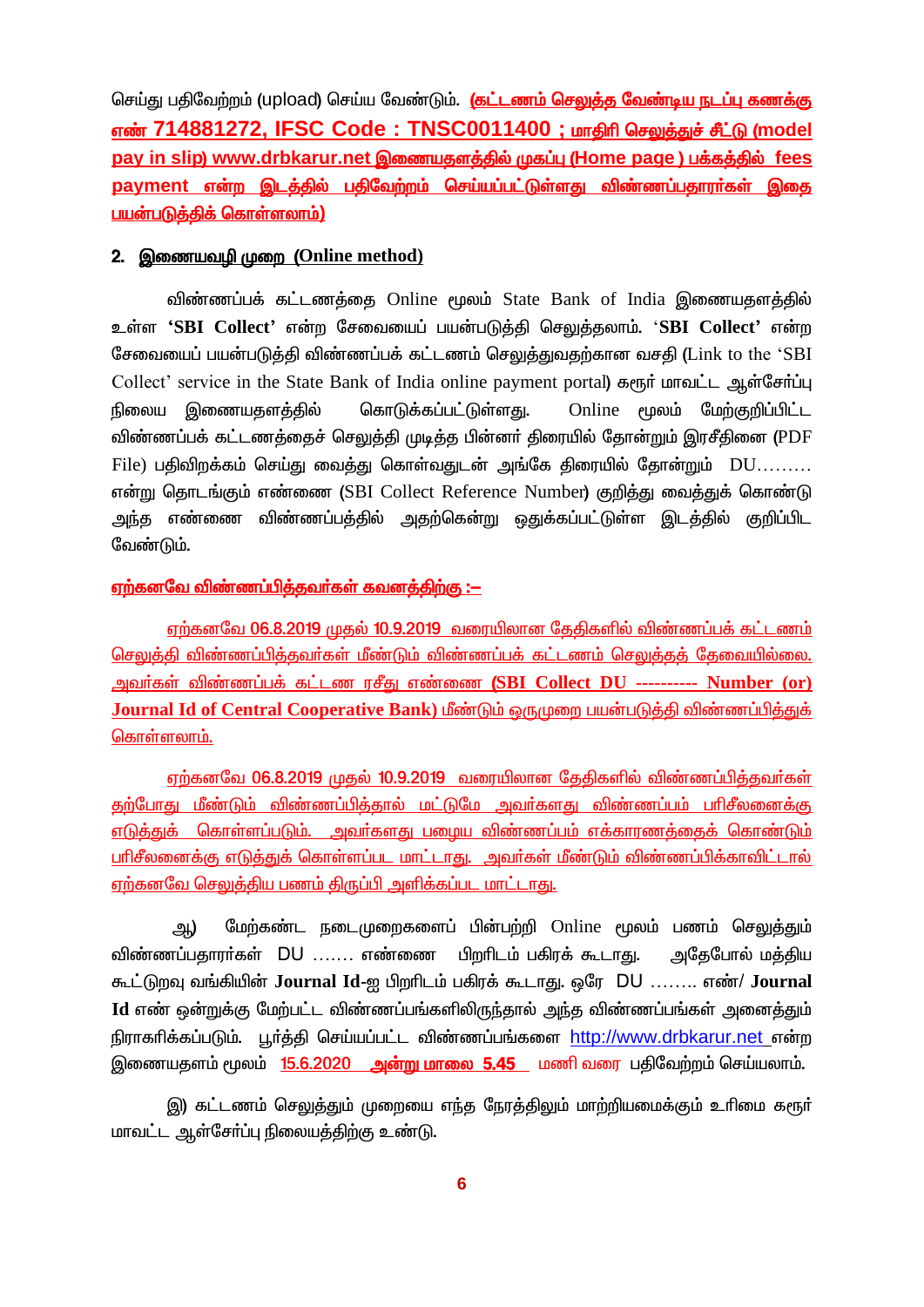ஈ) ஒருமுறை செலுக்கப்பட்ட விண்ணப்பக் கட்டணம் எக்காாணக்கைக் கொண்டும் திருப்பித் தரப்பட மாட்டாது.

### 4. விண்ணப்பிக்கும் முறை

அறிவிக்கப்பட்டுள்ள காலிப்பணியிடங்களுக்கான விண்ணப்பப் படிவம் http://www.drbkarur.netஎன்ற இணையகளம் மூலம் மட்டுமே பகிவேற்றம் செய்யப்பட வேண்டும்.

பதிவேற்றம் விண்ணப்பதாரா்கள் இணையதளம் மூலம் செய்யும் முன் கீழ்க்கண்டவற்றை உறுதி செய்துகொள்ள வேண்டும்.

அ) விண்ணப்பப் படிவங்கள் இணையதளம் மூலம் முழுமையாகப் பூர்த்தி செய்யப்பட்டிருக்க வேண்டும்.

விண்ணப்பப் படிவங்களுடன் கீழே குறிப்பிடப்பட்டுள்ளவைகளும் அவற்றிற்கென ஆ) ஒதுக்கப்பட்ட இடங்களில் ஸ்கேன் செய்யப்பட்டு பதிவேற்றம் செய்யப்பட வேண்டும்.

- ்டு விண்ணப்பகாாரின் பகைப்படம் 50 kb அளவக்கு மிகாமல் (ipeg or ipg format)
- $*$  ii) விண்ணப்பதாரரின் கையெழுத்து 50 kb அளவுக்கு மிகாமல் (jpeg or jpg format)
- \* iii) விண்ணப்பதாராின் சாதிச் சான்றிதழ் 200 kb அளவுக்கு மிகாமல் (pdf file)
- $*$  iv) கூட்டுறவு பட்டயப் பயிற்சி சான்றிதழ் 200 kb அளவுக்கு மிகாமல் (pdf file)

\* v) கூட்டுறவு பட்டயப் பயிற்சியினை தற்போது மேற்கொண்டு வருபவர்கள் தொடர்புடைய கூட்டுறவு மேலாண்மைப் பயிற்சி நிலையத்திடமிருந்து பெற்ற அதற்கான தகுதிச் சான்றிதம் (Bonafide Certificate) – 200 kb அளவுக்கு மிகாமல் (pdf file)

\* vi) பி.ஏ (கூட்டுறவு), பி.காம் (கூட்டுறவு) படித்து கூட்டுறவுப் பயிற்சியிலிருந்து விலக்குக் கோருபவர்கள் தங்களது ஒட்டு மொத்த மதிப்பெண் பட்டியலை பதிவேற்றம் செய்ய வேண்டும்— 400 kb அளவுக்கு மிகாமல் (pdf file).

\* vii) 'SBI Collect' என்ற சேவையைப் பயன்படுத்தி Online மூலம் செலுத்தப்பட்ட விண்ணப்பக் கட்டண இரசீது (Candidate's copy of the pay-in-slip) – 100 kb அளவுக்கு மிகாமல் (pdf file).

\*\* viii) மாற்றுத் திறனாளிச் சான்றிதழ் 200 kb அளவுக்கு மிகாமல் (pdf file)

\*\* ix) ஆகரவற்ற விகவைச் சான்றிதழ் — 200 kb அளவுக்கு மிகாமல் (pdf file)

\*\* x) முன்னாள் இாாணுவக்கினர் சான்றிகம் — 200 kb அளவக்கு மிகாமல் (pdf file)

\*\* xi) பட்டப் படிப்பினை தமிழ் வழியில் படித்ததற்கான சான்றிதழ் (PSTM Certificate) 200 kb அளவுக்கு மிகாமல் (pdf file)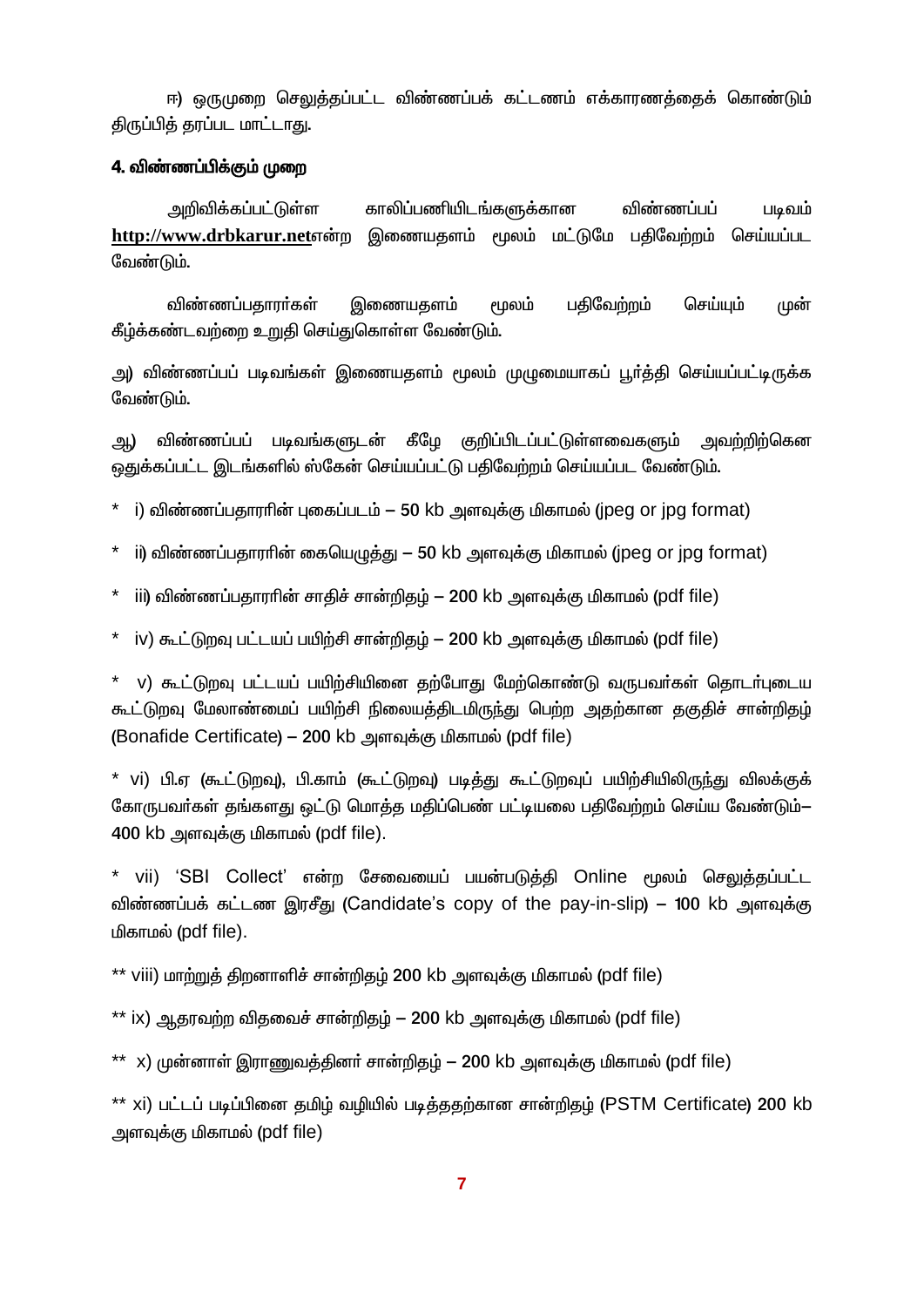மேற்குறிப்பிட்ட ஆவணங்களில் (\*)குறியீடு செய்யப்பட்டவை அனைத்தையும் (\*\*)குறியீடு செய்யப்பட்டவைகளில் தங்களுக்கு எது பொருந்துமோ அந்த ஆவணங்களை மட்டும் ஸ்கேன் செய்து பதிவேற்றம் செய்ய வேண்டும். அவ்வாறு ஸ்கேன் செய்யப்பட்ட ஆவணங்கள் பதிவேற்றம் செய்யப்படாமல் பெறப்படும் விண்ணப்பங்கள் நிராகரிக்கப்படும்.

விண்ணப்பத்தைப் பூர்த்தி செய்யும்போது, விண்ணப்பதாரர் தவறான தகவல்களை அளித்தால் அவ்விண்ணப்பம் நிராகரிக்கப்படும். மேலும், விண்ணப்பதாரா்கள் அளித்த தகவல்கள் தவறானவை என்<u>று</u> பின்னர் கண்டு பிடிக்கப்பட்டால் அவ்விண்ணப்பதாரா் கேர்விலிருந்து நிராகரிக்கப்படுவகுடன். மாவட்ட ஆள்சோப்பு நிலையக்கால் இனி வருங்காலங்களில் விண்ணப்பிக்கத் நடத்தப்படும் தோ்வுகளுக்கு தகுதியற்றவராக அறிவிக்கப்படுவார்.

ஏற்கனவே பணியில் உள்ள பணியாளா்கள் இத்தோ்வுக்கு விண்ணப்பிக்கும்போது அவா்கள் பணிபுரியும் நிறுவனத்தின் உரிய அலுவலருக்குக் கடிதம் மூலம் தெரிவிக்க மேலும், அவ்விண்ணப்பதாரா் வங்கி / சங்கத்தின் உதவியாளா் / எழுத்தா் / வேண்டும். மேற்பார்வையாளர் பணியிடத்திற்குத் தேர்ந்தெடுக்கப்படும் பட்சத்தில், பணியில் சேருவதற்கு முன்னா் அவா்கள் பணிபுாியும் நிறுவனத்தின் உாிய அலுவலாிடமிருந்து தடையில்லாச் சான்று (NOC) பெற்று சமர்ப்பிக்க வேண்டும்.

### 5. எழுத்துத் தேர்வு

அ) மேற்கண்ட பணியிடங்களுக்கு விண்ணப்பிக்கும் விண்ணப்பதாரா்களின் விண்ணப்பங்கள் பரிசீலிக்கப்பட்டு முறையாக விண்ணப்பங்களை சமா்ப்பித்தவா்கள் மட்டுமே எழுத்துத் தேர்வுக்கு அழைக்கப்படுவார்கள். எழுத்துத் தேர்வில் கலந்து கொள்ள அழைக்கப்பட்ட நபர்களின் பட்டியல் மாவட்ட ஆள்சோப்பு இணையகளக்கில் நிலைய http://www.drbkarur.netவெளியிடப்படும்.

எழுத்துத் தேர்வு மாவட்டத்தின், குறிப்பிட்ட இடங்களில் நடைபெறும். எழுத்துத் தேர்வு எந்த இடத்தில் நடைபெறும் என்பது எழுத்துத் தேர்வுக்கான நுழைவுச் சீட்டில் (hall ticket) குறிப்பிடப்படும். எழுத்துத் தேர்வு நடைபெறுவது தொடர்பான விவரங்கள் மின்னஞ்சல் (e-mail) மூலம் தகுதி பெற்ற விண்ணப்பதாரா்களுக்கு அனுப்பி வைக்கப்படும். எழுத்துத் தோ்வுக்கான நுழைவுச் சீட்டினை கரூா் மாவட்ட ஆள்சோ்ப்பு நிலைய இணையதளத்திலிருந்து பதிவிறக்கம் செய்து கொள்ள வேண்டும். நுழைவுச் சீட்டுடன் வராத விண்ணப்பதாரர்கள் எமுக்துத் தேர்வில் கலந்து கொள்ள அனுமதிக்கப்பட மாட்டார்கள். எமுத்துக் தேர்வுக்கு தனது சொந்த செலவில் விண்ணப்பதாரா் கலந்து கொள்ள வேண்டும்.

அ) எழுத்துத் தேர்வு பட்டப்படிப்பு நிலையிலான தரத்துடனும், பொது அறிவு, அடிப்படை கணக்கியல், கூட்டுறவு சட்டம் மற்றும் வங்கியியல் போன்ற பாடங்களை உள்ளடக்கியதாகவும் இருக்கும். எழுத்துத் தேர்வு கொள்குறி வகையில் (objective Type) 200 வினாக்களுடன், 170 மதிப்பெண்களுக்கானதாகவும் தேர்வுக்கான கால அளவு 180 நிமிடங்கள் கொண்டதாகவும் இருக்கும். வினாத்தாள் ஆங்கிலம் மற்றும் தமிழில் அச்சடிக்கப்பட்டிருக்கும்.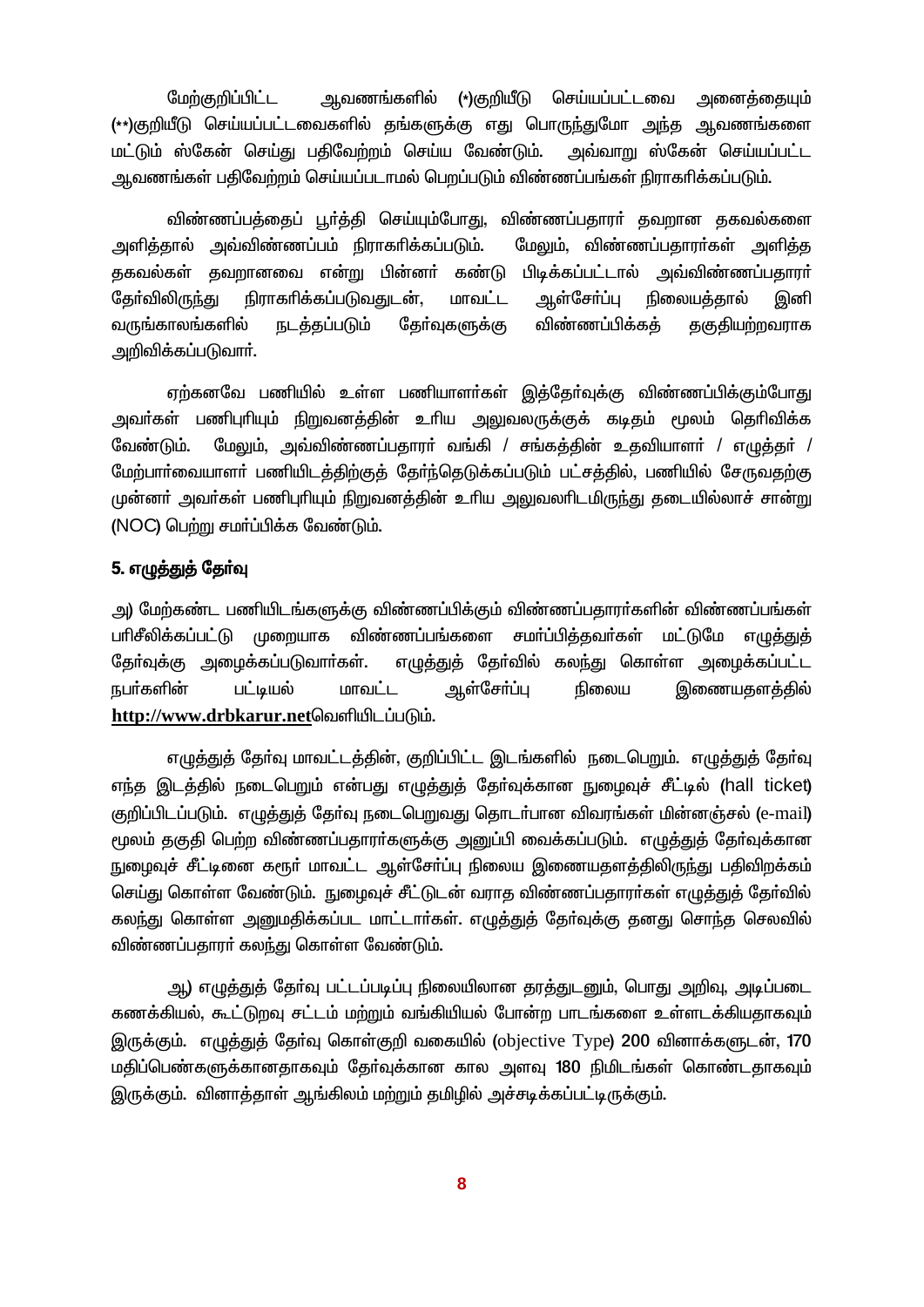இ) மேற்கண்ட எழுத்துத் தோ்வுக்குாிய பாடத்திட்டங்கள் (Syllabus) கரூா் மாவட்ட ஆள்சோ்ப்பு நிலைய இணைய தளத்தில் வெளியிடப்படும்.

ஈ) எழுத்துத் தோ்வு முடிவுகள் அறிவிக்கப்பட்டபின் எழுத்துத் தோ்வுக்கான வினா விடைகள் (Key answers) மாவட்ட ஆள்சோ்ப்பு நிலைய இணையதளத்தில் வெளியிடப்படும். வெளியிடப்பட்ட வினா விடைகள் (Key answers) கொடர்பாக ஏதேனும் ஆட்சேபனை இருந்தால் வெளியிடப்பட்ட தேதியிலிருந்து மூன்று தினங்களுக்குள் மாவட்ட ஆள்சோ்ப்பு நிலையத்திற்கு எழுத்துப் பூர்வமாக அல்லது இமெயில் (karurdrb@gmail.com) மூலமாக தெரிவிக்க வேண்டும். மாவட்ட ஆள்சோ்ப்பு நிலையக் கூட்டத்தில் அது பாிசீலிக்கப்பட்டு உாிய முடிவுகள் எடுக்கப்படும்.

### <u>6. நேர்முகத் தேர்வு</u>

i) அறிவிக்கப்பட்டுள்ள காலிப்பணியிடங்களின் எண்ணிக்கையைப் போல இாண்டு மடங்கு விண்ணப்பதாரா்கள் நோ்முகத் தோ்வுக்கு அழைக்கப்படுவாா்கள். எழுத்துத் தோ்வில் வெற்றி பெற்ற விண்ணப்பதாரர்கள் மாவட்ட ஆள்சேர்ப்பு நிலையத்தால் நடத்தப்படும் நேர்முகத் தேர்வில் தங்கள் சொந்த செலவில் கட்டாயம் கலந்து கொள்ள வேண்டும். விண்ணப்பதாரர்கள் மதிப்பெண்கள் எழுத்துத் கேர்வில் பெற்ற அடிப்படையிலும், நடைமுறையிலுள்ள அரசாணைகளின்படி இட ஒதுக்கீடு மற்றும் இனச்சுமற்சி அடிப்படையிலும் நேர்முகத் தேர்விற்கு அழைக்கப்படுவாா்கள்.

ii) நேர்முகத் தேர்வில் கலந்து கொள்வதற்காக அழைக்கப்படவுள்ள நபர்களின் பெயர்ப் பட்டியல் மாவட்ட ஆள்சோ்ப்பு நிலையத்தின் இணையதளம் வழியாக வெளியிடப்படும்.

iii) நேர்முகத் தேர்வு நடைபெறுவது தொடர்பான விவரங்கள் மின்னஞ்சல் (e-mail) மூலம் விண்ணப்பதாரா்களுக்கு அனுப்பி வைக்கப்படும். நோ்முகத் தோ்வு நடைபெறும் இடம், நாள், நேரம் ஆகிய விவரங்கள் அடங்கிய நேர்முகத் தேர்விற்கான அழைப்புக் கடிதங்களை, விண்ணப்பதாரா்கள் இணையதளம் மூலம் பதிவிறக்கம் செய்து கொள்ள வேண்டும். அழைப்புக் கடிதத்துடன் வராத விண்ணப்பதாரா்கள் நோ்முகத் தோ்வில் கலந்து கொள்ள அறுமதிக்கப்படமாட்டார்கள்.

iv) நோ்முகத் தோ்வில் கலந்து கொள்ள வரும் விண்ணப்பதாரா்களிடம், அவா்கள் எந்த வகைச் சங்கத்திற்கு எந்த வரிசையில் ஒதுக்கீடு செய்யப்பட விரும்புகிறார்கள் என்ற முன்னுரிமை விருப்பம் (Option) பெறப்படும். நேர்முகத் தேர்வு முடிவடைந்த பின்னர், தகுதி <u>பெற்ற</u> விண்ணப்பதாரா்களை கூட்டுறவு நிறுவனங்களுக்கு ஒதுக்கீடு செய்யும் போது விண்ணப்பதாரா்கள் தெரிவித்த முன்னுரிமை, பெற்ற மொத்த மதிப்பெண் மற்றும் வகுப்புவாரி இனச் சுமற்சி கவனத்தில் கொள்ளப்படும்.

v) எழுத்துத் தேர்வுக்கான மதிப்பெண் மற்றும் நேர்முக தேர்வுக்கான மதிப்பெண் முறையே 85:15 என்ற விகிதத்தில் இருக்கும்.

 $\overline{9}$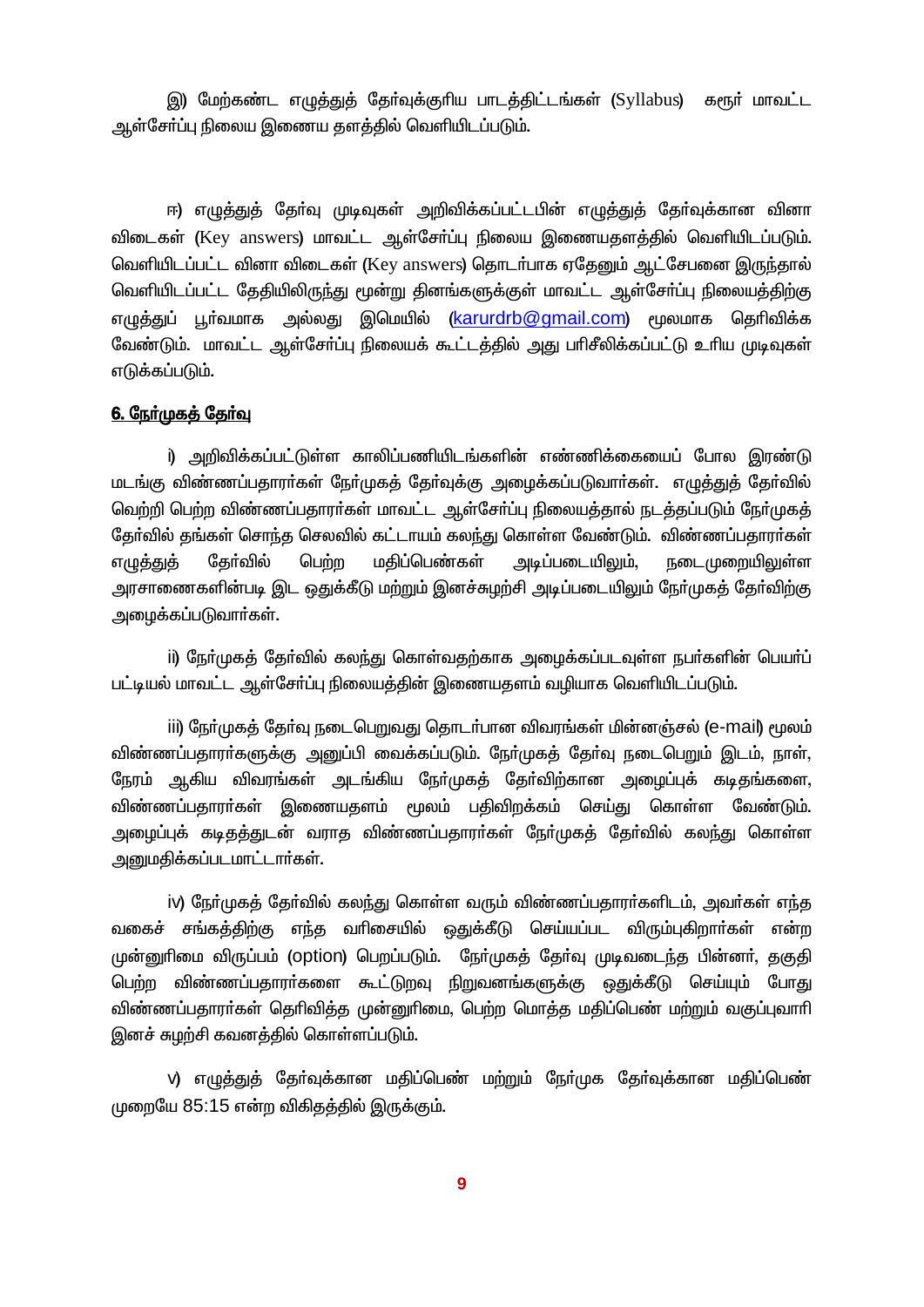### 7. தெரிவு செய்யப்படும் முறை

அ) விண்ணப்பதாரா்கள் எழுத்துத் தோ்விலும் நோ்முகத் தோ்விலும் பெற்ற ஒட்டுமொத்த மதிப்பெண்கள் அடிப்படையில் தரவரிசைப் பட்டியல் தயாரிக்கப்பட்டு அரசாணைப்படியான இட ஒதுக்கீடு, இனச் சுழற்சி முறை மற்றும் அவா்கள் தொிவித்த முன்னுாிமை விருப்ப கூட்டுறவு நிறுவனத்தின் வகை ஆகியவற்றின் அடிப்படையில் அதற்குரிய கூட்டுறவு நிறுவனத்திற்கு கணினி மூலம் பணியிடத்திற்கு ஒதுக்கீடு செய்யப்படுவார்கள்.

மேற்குறிப்பிட்ட முறைப்படி விண்ணப்பதாரா்களை கூட்டுறவு நிறுவனங்களுக்கு ஒதுக்கீடு செய்யும் போது அதிக மதிப்பெண் பெற்றவர்கள் இனச்சுழற்சியை பின்பற்றி அவர்கள் விருப்பம் தெரிவித்த கூட்டுறவு நிறுவனத்திற்கு ஒதுக்கீடு செய்யப்படுவார். குறைவான மதிப்பெண் பெற்றவர்களுக்கு இனச்சுழற்சி அடிப்படையில் அவர்கள் விரும்பிய கூட்டுறவு நிறுவனத்திற்கு ஒதுக்கீடு கிடைக்காமல் போகலாம். அத்தகைய நேர்வில் அந்த சமயத்தில் அவா்களது இனச்சுழற்சிக்கு எந்த கூட்டுறவு நிறுவனத்தில் காலிப்பணியிடம் இருக்கிறதோ அந்தச் சங்கத்திற்கு அவா் ஒதுக்கீடு செய்யப்படுவாா்.

விண்ணப்பதாரா்களின் தகுதி குறித்த சான்றிகம்களையும். அனைக்குச் அ) ஆதிதிராவிடர், அருந்ததியர், பழங்குடியினர், மிகவும் பிற்படுத்தப்பட்ட வகுப்பினர்/ சீர்மரபினர், பிற்படுத்தப்பட்ட வகுப்பினர், பிற்படுத்தப்பட்ட வகுப்பினர் (முஸ்லிம்) ஆதரவற்ற விதவைகள், மாற்றுத் திறனாளிகள் மற்றும் முன்னாள் இராணுவத்தினா் ஆகிய பிாிவுகளில் விண்ணப்பித்த விண்ணப்பதாரா்களின் அனைத்துச் சான்றிதழ்களையும் சாி பாா்த்த பின்னரே தகுதி உடைய விண்ணப்பதாரா்களுக்கு பணி ஒதுக்கீடு ஆணை வழங்கப்படும்.

இ) மாவட்ட ஆள்சோ்ப்பு நிலையத்தால் தோ்வு செய்யப்படும் நபா்களுக்குத் தொிவு மற்றும் சங்கத்திற்கு ஒதுக்கீடு ஆணை (selection and allotment order) மாவட்ட ஆள்சோ்ப்பு நிலையத்தால் வழங்கப்படும். அவர்கள் ஒதுக்கீடு செய்யப்பட்ட சங்கத்தின் தகைமை வாய்ந்த அலுவலரால் பணியமா்வு ஆணை (appointment order) வழங்கப்படும்.

முன்னாள் இராணுவத்தினரின் வாரிசுதாரா்களுக்கு முன்னாள் 曱) இராணுவத்தினருக்கான இட ஒதுக்கீடு முறை பொருந்தாது.

உ) தெரிவு செய்யப்படும் மாற்றுத் திறனாளிகள், தங்களது குறைபாடு, தாங்கள் தெரிவு செய்யப்படும் பதவிகளுக்குரிய பொறுப்புகளை முழுத்திறனுடன் ரிறைவேற்றுவகற்கு<del>க்</del> தடையாக இருக்காது என்பதற்கான சான்றிதழை மருத்துவக் குழுவிடம் பெற்றுச் சமா்ப்பிக்க வேண்டும்.

### 8. இதர நிபந்தனைகள்

i) நோ்முகத் தோ்வில் கலந்து கொண்டு நிா்ணயிக்கப்பட்ட அனைத்து தகுதிகளையும் பூர்த்தி செய்துள்ளார் என மாவட்ட ஆள்சேர்ப்பு நிலையத்தால் தெரிவு செய்யப்பட்ட ஒரு விண்ணப்பதாரா் அப்பணிக்கென நிா்ணயிக்கப்பட்ட தகுதிகள் அனைத்தையும் முழுமையாகப் பெற்றிருக்கவில்லையென பின்னர் கண்டுபிடிக்கப்பட்டால் அவரது தேர்வு மாவட்ட ஆள்சேர்ப்பு நிலையத்தால் ரத்து செய்யப்படும்.